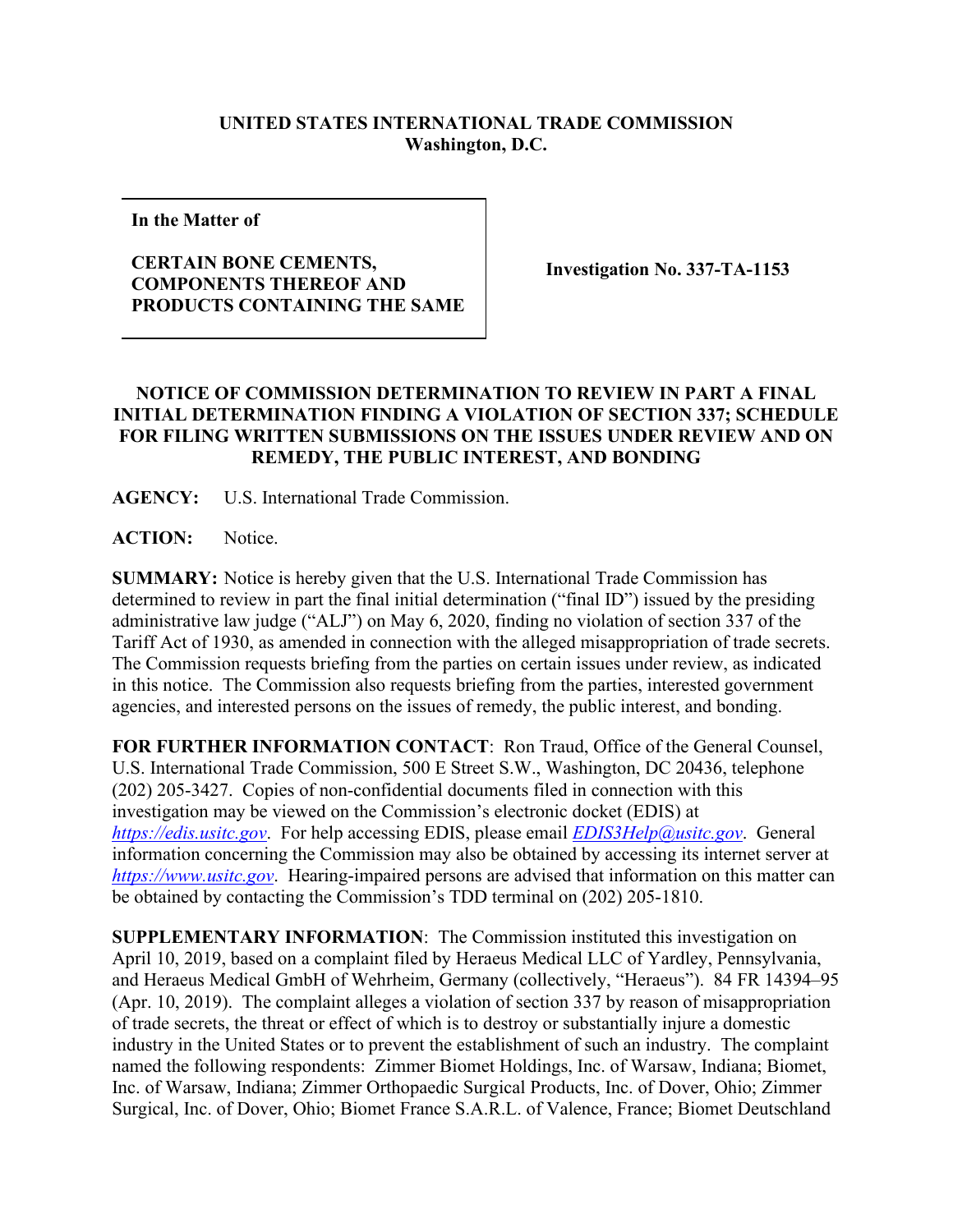GmbH of Berlin, Germany; Zimmer Biomet Deutschland GmbH of Freiburg im Breisgau, Germany; Biomet Europe B.V. of Dordrecht, Netherlands; Biomet Global Supply Chain Center B.V. of Dordrecht, Netherlands; Zimmer Biomet Nederland B.V. of Dordrecht, Netherlands; Biomet Orthopedics, LLC of Warsaw, Indiana; and Biomet Orthopaedics Switzerland GmbH of Dietikon, Switzerland. The Commission's Office of Unfair Import Investigations ("OUII") also was named as a party.

The investigation has terminated as to respondents Zimmer Orthopaedic Surgical Products, Inc. and Biomet Europe B.V., Order No. 10 (May 23, 2019), *not reviewed*, Notice (June 14, 2019), and as to certain accused products, Order No. 30 (Nov. 24, 2019), *not reviewed*, Notice (Dec. 10, 2019). Also, the first amended complaint and notice of investigation were amended to add three entities as respondents: Zimmer US, Inc.; Zimmer, GmbH; and Biomet Manufacturing, LLC. Order No. 18 (June 26, 2019), *not reviewed*, 84 FR 35884-85 (July 25, 2019). The remaining respondents are referred to collectively herein as "Zimmer Biomet."

On May 6, 2020, the ALJ issued the final ID, which finds that Zimmer Biomet did not violate section 337. More particularly, the final ID finds, *inter alia,* that: (1) the Commission has subject matter and personal jurisdiction; (2) Zimmer Biomet sold for importation into the United States, imported, or sold after importation the Accused Products; (3) a domestic industry exists with respect to Heraeus's education, training, and research and development and Heraeus owns the asserted trade secrets; (4) trade secrets ("TS") 1–35 are protectable trade secrets, but TS 121–23, 130–34, and 145 are not protectable trade secrets; (5) Zimmer Biomet misappropriated TS 1–35; and (6) Heraeus did not show a substantial injury or threat of injury to its domestic industry by Zimmer Biomet's misappropriation.

The final ID includes the ALJ's Recommended Determination on Remedy and Bond (the "RD"). The RD recommends that, if the Commission finds a violation of section 337, the Commission should issue a limited exclusion order directed to copolymer trade secrets TS 1–35 for five years; a limited exclusion order directed to the other categories of asserted trade secrets for two years or less; and cease and desist orders directed to Zimmer Biomet. The RD further recommends imposing a bond of five percent during the period of Presidential review.

On May 18, 2020, the parties filed petitions for review of the final ID, and on May 26, 2020, the parties filed responses. Issues not raised in the petitions for review are deemed to have been abandoned. 19 CFR 210.43.

Having examined the record in this investigation, including the final ID, the petitions for review, and the responses thereto, the Commission has determined to review the final ID in part. In particular, the Commission has determined to review the following:

- (1) The ALJ's findings and conclusions as to TS 1–35 and 121–23; and
- (2) The ALJ's domestic industry findings, including whether there has been a substantial injury to the alleged domestic industry.

The Commission has determined to not review the remainder of the final ID.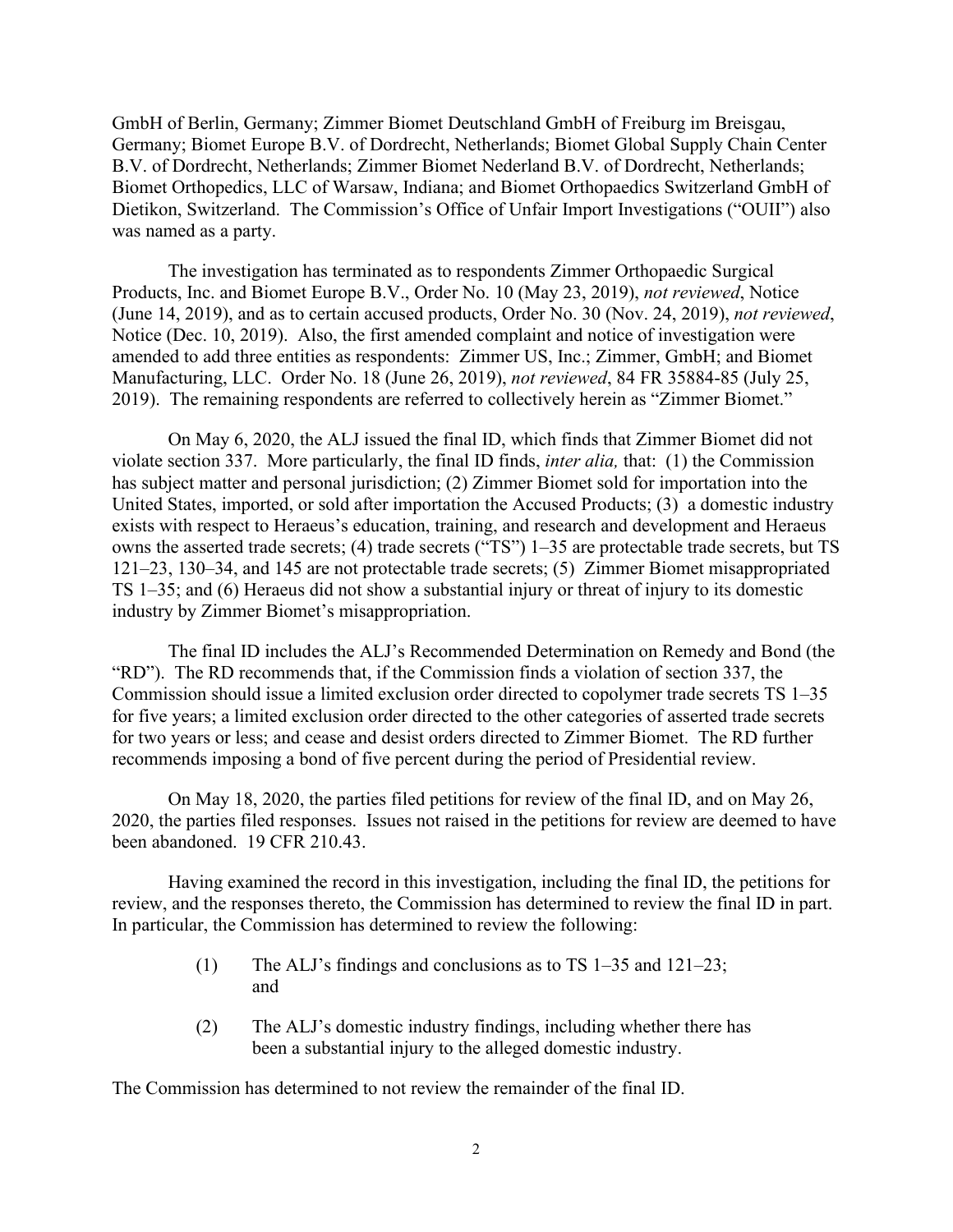The parties are requested to brief their positions with reference to the applicable law and the evidentiary record regarding the questions provided below:

- (1) For purposes of determining whether Heraeus has established the existence of a domestic industry, if the final ID's findings are modified to exclude expenditures for the Reduce Revisions initiative and contracting costs for medical professionals, but to include the contracting costs for FDA Group: (A) what would be the dollar amount of total qualifying investments, and (B) what evidence and argument was presented to the administrative law judge regarding the nature and significance of those investments?
- (2) For purposes of determining whether Heraeus has established the existence of a domestic industry, if the final ID's findings are modified to exclude expenditures for the Reduce Revisions initiative and contracting costs for medical professionals, and the contracting costs for FDA Group were excluded (as the ID did): (A) what would be the dollar amount of total qualifying investments, and (B) what evidence and argument was presented to the administrative law judge regarding the nature and significance of those investments?
- (3) For the costs related to education-and-training-related investments (*e.g.*, the Reduce Revisions initiative), discuss: (A) how the Commission and the Federal Circuit have considered education-and-training-related investments in prior investigations, *e.g., Certain Sleep-Disordered Breathing Treatment Systems and Components Thereof*, Inv. No. 337-TA-890, Init. Det. at 168–70 (Aug. 21, 2014), *not reviewed in relevant part*, Notice (Oct. 16, 2014), and (B) how the facts of this investigation should be assessed in light of applicable precedent.
- (4) For the Reduce Revisions initiative costs: (A) are these costs incorporated into Heraeus's general marketing expenses? *See Certain Gas Spring Nailer Products and Components Thereof*, Inv. No. 337-TA-1082, Comm'n Op. at 83 n.20 (Apr. 28, 2020); (B) if the costs are viewed as marketing expenses, is there a basis for concluding the costs are technical marketing costs; and (C) how should technical marketing costs be treated?
- (5) For the alleged costs related to FDA and other regulatory approvals and compliance: (A) which of those regulatory efforts had to take place in the United States (for either legal or practical reasons), and which could have been carried out in another country; and (B) does the record permit allocation of costs between those two categories?
- (6) Please analyze whether a complainant bringing a claim under section  $337(a)(1)(A)(i)$  must demonstrate that its industry in the United States is "significant" or "substantial." Please include a discussion of the relevant statutory language, any relevant legislative history, any relevant Federal Circuit decisions and any relevant prior Commission determinations.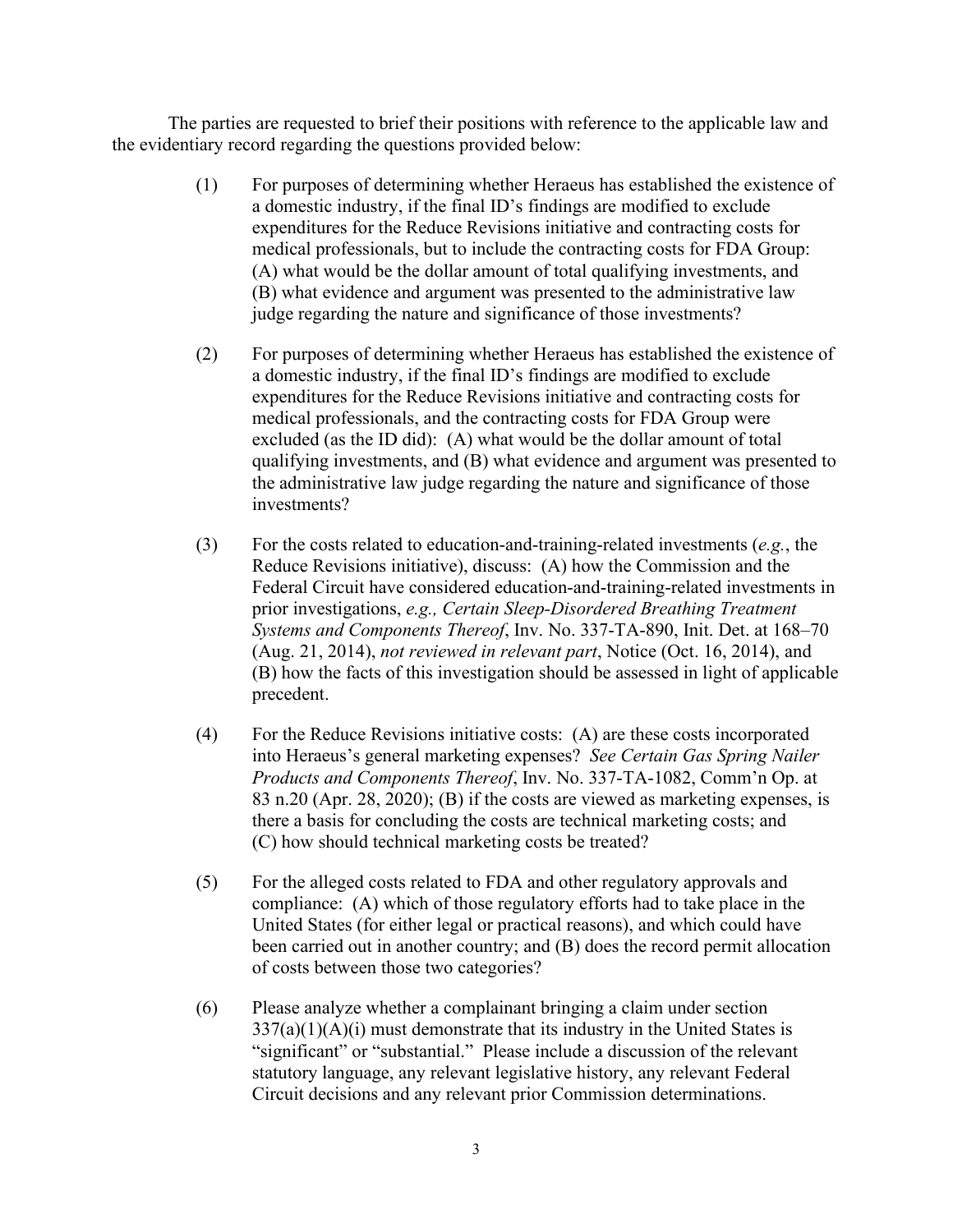In connection with the final disposition of this investigation, the statute authorizes issuance of: (1) an exclusion order that could result in the exclusion of the subject articles from entry into the United States, and/or (2) one or more cease and desist orders that could result in the respondents being required to cease and desist from engaging in unfair acts in the importation and sale of such articles. Accordingly, the Commission is interested in receiving written submissions that address the form of remedy, if any, that should be ordered. If a party seeks exclusion of an article from entry into the United States for purposes other than entry for consumption, the party should so indicate and provide information establishing that activities involving other types of entry either are adversely affecting it or are likely to do so. For background, *see Certain Devices for Connecting Computers via Telephone Lines*, Inv. No. 337- TA-360, USITC Pub. No. 2843, Comm'n Op. at 7–10 (Dec. 1994). In addition, if a party seeks issuance of any cease and desist orders, the written submissions should address that request in the context of recent Commission opinions, including those in *Certain Arrowheads with Deploying Blades and Components Thereof and Packaging Therefor*, Inv. No. 337-TA-977, Comm'n Op. (Apr. 28, 2017) and *Certain Electric Skin Care Devices, Brushes and Chargers Therefor, and Kits Containing the Same*, Inv. No. 337-TA-959, Comm'n Op. (Feb. 13, 2017).

The statute requires the Commission to consider the effects of that remedy upon the public interest. The public interest factors the Commission will consider include the effect that an exclusion order and/or cease and desist orders would have on: (1) The public health and welfare, (2) competitive conditions in the U.S. economy, (3) U.S. production of articles that are like or directly competitive with those that are subject to investigation, and (4) U.S. consumers. The Commission is therefore interested in receiving written submissions that address the aforementioned public interest factors in the context of this investigation.

If the Commission orders some form of remedy, the U.S. Trade Representative, as delegated by the President, has 60 days to approve, disapprove, or take no action on the Commission's action. *See* Presidential Memorandum of July 21, 2005, 70 FR 43251 (July 26, 2005). During this period, the subject articles would be entitled to enter the United States under bond, in an amount determined by the Commission and prescribed by the Secretary of the Treasury. The Commission is therefore interested in receiving submissions concerning the amount of the bond that should be imposed if a remedy is ordered.

**WRITTEN SUBMISSIONS**: The parties to the investigation are requested to file written submissions on the questions identified in this notice. Parties to the investigation, interested government agencies, and any other interested parties are encouraged to file written submissions on the issues of remedy, the public interest, and bonding. Such initial written submissions should include views on the RD that issued on May 6, 2020.

In their initial written submission, Complainants are also requested to identify the form of the remedy sought, and Complainants and OUII are requested to submit proposed remedial orders for the Commission's consideration. Complainants are also requested to state the HTSUS subheadings under which the accused articles are imported, and to supply identification information for all known importers of the accused products. Initial written submissions, including proposed remedial orders must be filed no later than the close of business on July 27, 2020. Reply submissions must be filed no later than the close of business on August 3, 2020. No further submissions on these issues will be permitted unless otherwise ordered by the